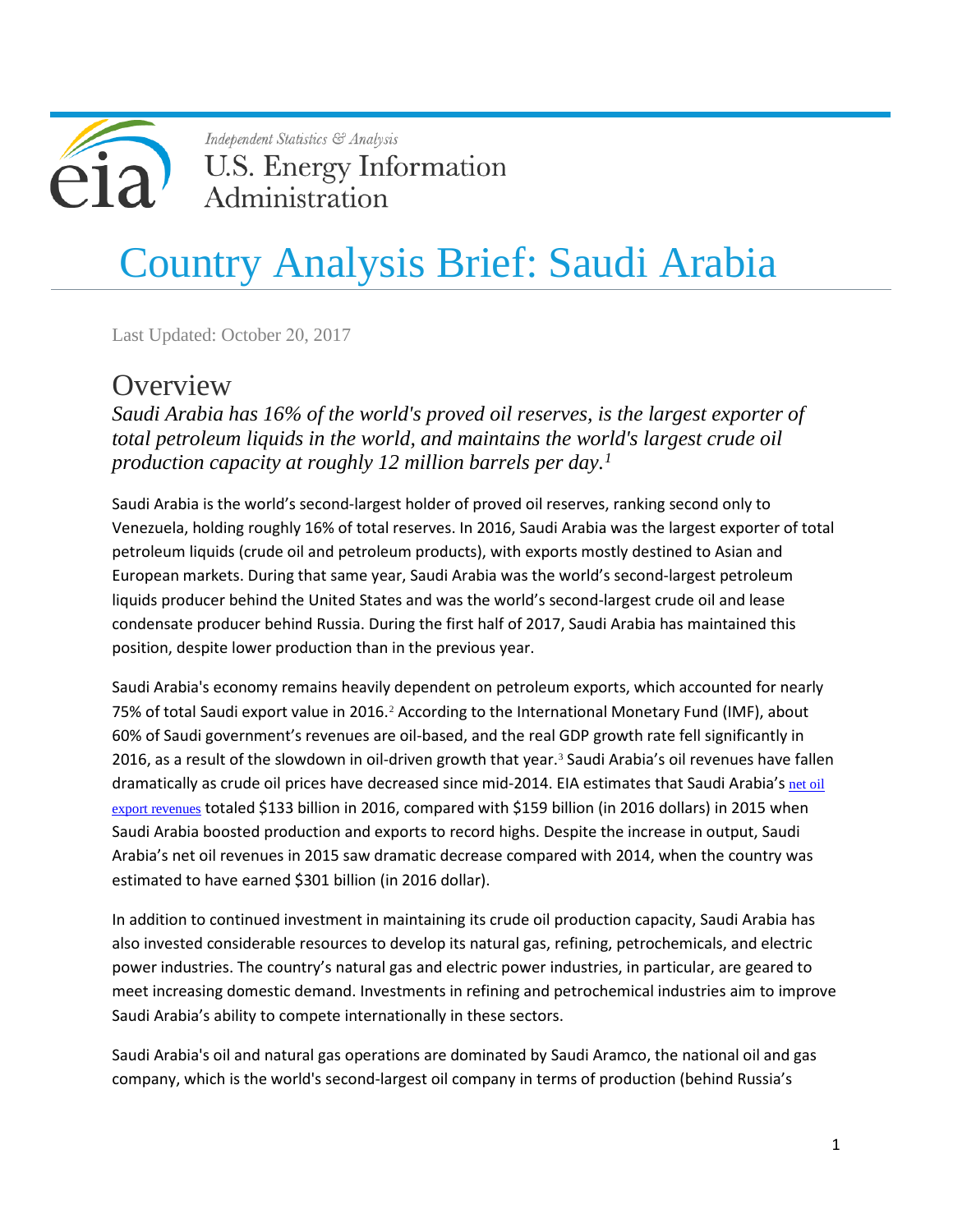Rosneft). Saudi Arabia's Ministry of Petroleum and Mineral Resources and the Supreme Council for Petroleum and Minerals oversee the oil and natural gas sector and Saudi Aramco.

In 2016, Saudi Arabia announced that it will undertake a national transformation called *Vision 2030*, encompassing both cultural, governance, and economic aspects of Saudi society. On the economic front, Vision 2030 plans to make the kingdom less dependent on income from oil production by broadening the economic base. The plan outlines far-reaching reforms of the energy sector and includes the partial privatization of state-owned Saudi Aramco, planned for the second half of 2018. Income from Saudi Aramco's initial public offering (IPO) would be used to help finance the economic transition.

Saudi Arabia is located near two of the world's busiest [chokepoints,](https://www.eia.gov/beta/international/regions-topics.cfm?RegionTopicID=WOTC) and most of its crude oil and petroleum liquid exports travel through them. The Strait of Hormuz, which connects the Persian Gulf with the Gulf of Oman and the Arabian Sea, is the world's most important chokepoint. The oil flow of 17 million barrels per day (b/d) in 2015 through this strait accounts for about 30% of all seaborne-traded crude oil and other liquids during the year. In 2016, total flows through the Strait of Hormuz increased to a record high of 18.5 million b/d. This strait is an important route for the Persian Gulf countries for oil and liquefied natural gas exports.

Another regional chokepoint, Bab el Mandeb, links the Gulf of Aden and the Red Sea. This waterway is a strategic link between the Mediterranean Sea and the Indian Ocean. An estimated 4.8 million b/d of crude oil and refined petroleum products flowed through this waterway in 2016 toward Europe, the United States, and Asia.



#### **Figure 1. Map of Saudi Arabia**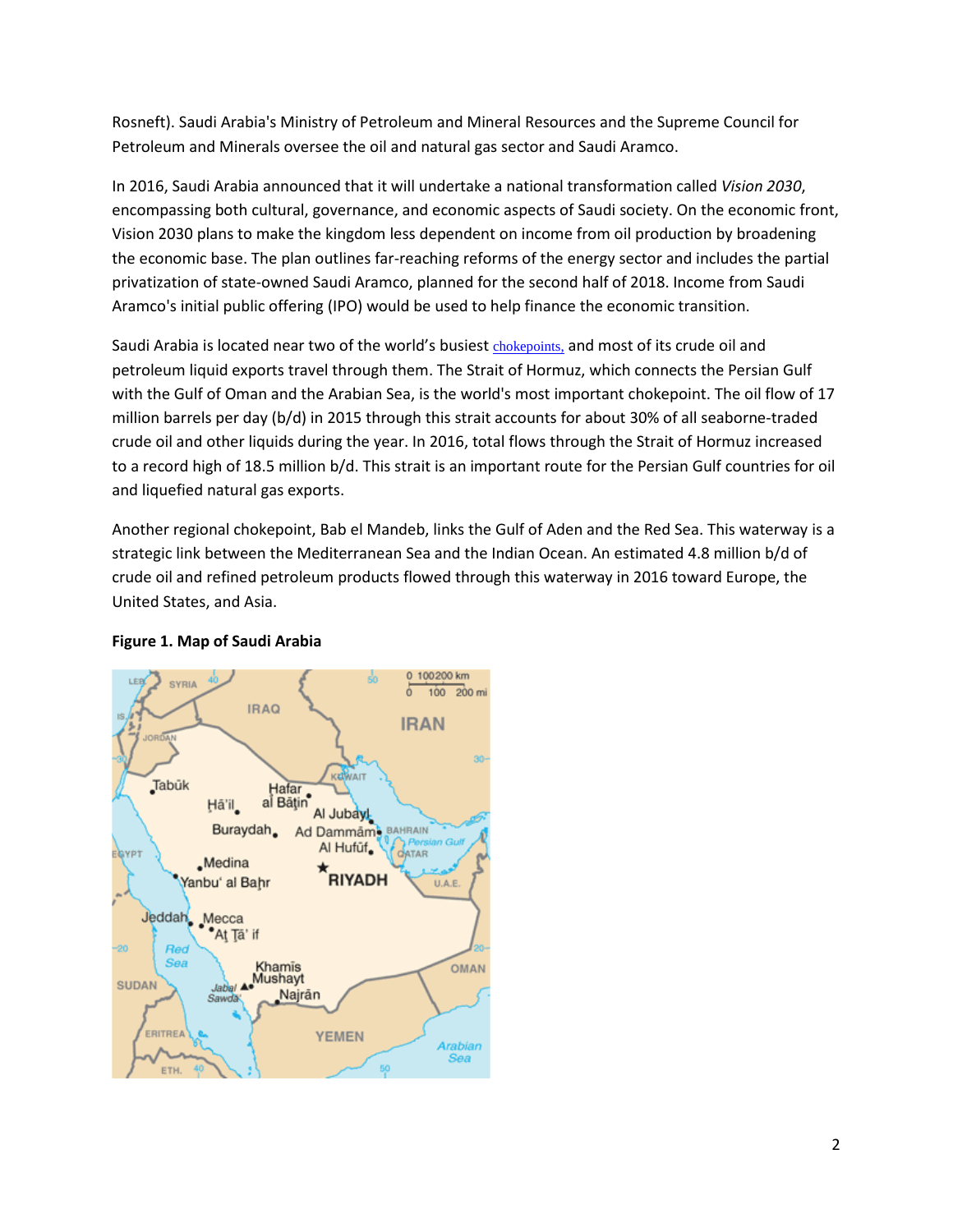## Energy Consumption

According to the *BP Statistical Review of World Energy 2017*, Saudi Arabia was the world's 10th largest consumer of total primary energy in 2016 at 266.5 million tons of oil equivalent, of which about 63% was crude oil and petroleum liquids-based. Natural gas accounted for nearly all of the remaining 37% of consumption. Domestic consumption growth has been spurred by the economic expansion in the wake of historically high oil-related revenues that persisted until mid-2014. Further, large fuel subsidies, which reportedly cost the Saudi government an estimated \$61 billion in 2015, have led to demand growth of about 7% per year between 2006 and 2016.[4](#page-18-0) Despite crude oil revenues falling from historic highs in 2014, Saudi Arabia's energy consumption has grown steadily mainly as a result of the subsidies.

Saudi Arabia is the largest consumer of petroleum in the Middle East, particularly in the area of transportation fuels and direct crude oil burn for power generation. Although transportation demand is substantial and growing, an increasing share of crude oil demand is attributable to direct crude oil burn for electric power generation, which can reach as high as 900,000 b/d during summer months.<sup>[5](#page-18-1)</sup> Crude oil and petroleum liquids reserves in the country remain plentiful, but Saudi Arabia is looking to diversify its mix of fuels for electric power generation, focusing on natural gas, nuclear, and renewable energy solutions.

### Petroleum and other liquid fuels

*More than half of Saudi Arabia's oil reserves are contained in eight fields. Saudi Arabia is home to the largest onshore and offshore fields in the world: the giant Ghawar field, the world's largest oil field, with estimated remaining reserves of 75 billion barrels and Safaniyah, the largest offshore field, with 35 billion barrels of remaining reserves.*

#### Reserves

According to the *Oil & Gas Journal* (OGJ), Saudi Arabia had approximately 266 billion barrels of proved oil reserves as of January 1, 2017, amounting to 16% of the world's proved oil reserves.[6](#page-18-2) Although Saudi Arabia has about 130 major oil and natural gas fields, more than half of its oil reserves are contained in nine fields in the northeast portion of the country.[7](#page-18-3) The giant Ghawar field is the world's largest oil field in terms of production and total remaining reserves. The Ghawar field has an estimated remaining proved oil reserves of 75 billion barrels,<sup>[8](#page-18-4)</sup> more than the reserves of all but seven other countries. Safaniyah, the world's largest offshore field, holds an estimated 35 billion barrels of remaining reserves.<sup>[9](#page-18-5)</sup>

Saudi Arabia has half of the estimated 5 billion barrels of total proved oil reserves located in the Saudi-Kuwait Partitioned Neutral Zone (PNZ). The PNZ is the area between the borders of Saudi Arabia and [Kuwait](http://www.eia.gov/countries/cab.cfm?fips=KU) that was established in 1922 to settle a territorial dispute between the two countries. The Neutral Zone reserves are divided equally between the two countries.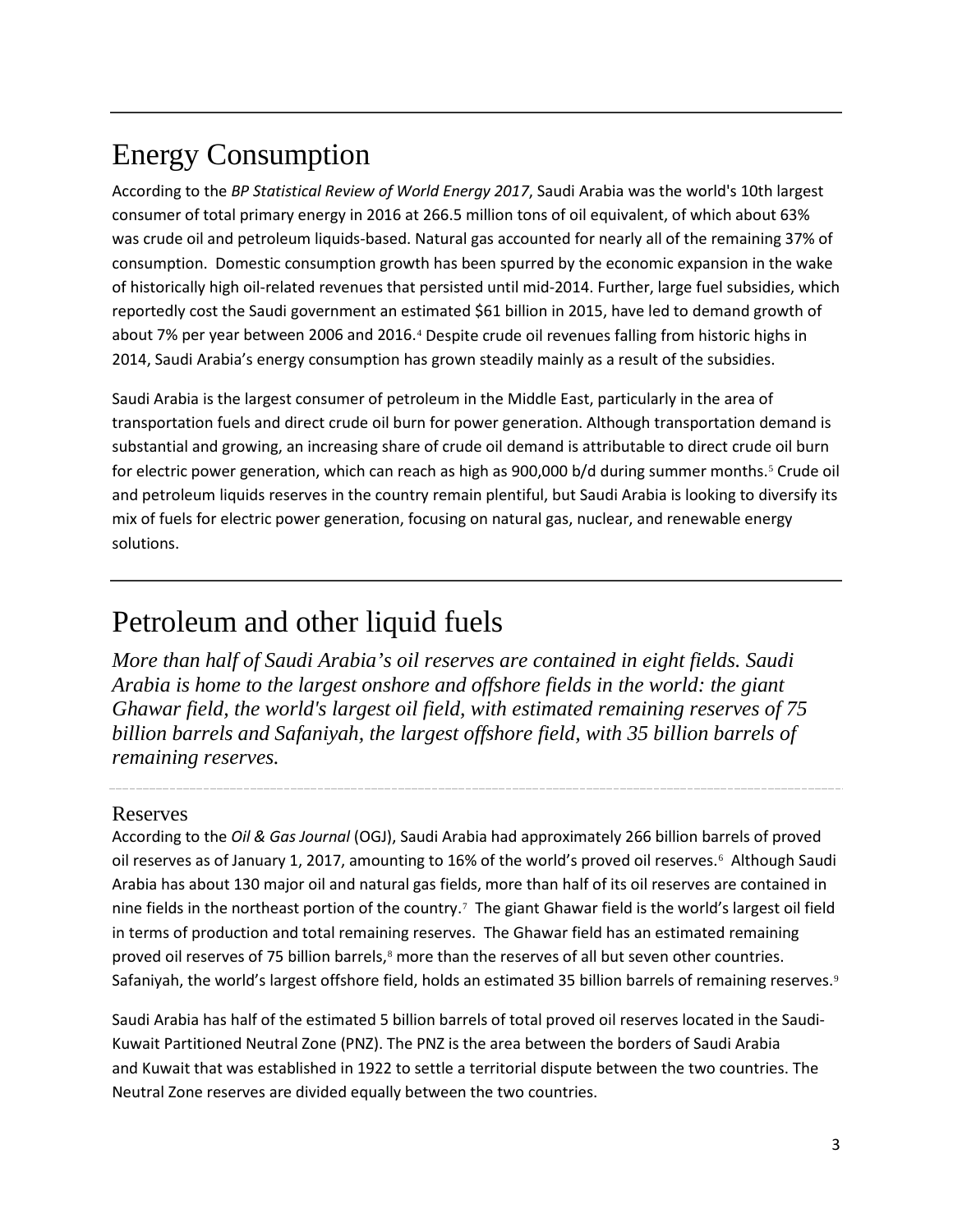

**Figure 2. Map of the Saudi - Kuwaiti Neutral Zone**

Source: U.S. Energy Information Administration, Central Intelligence Agency *World Factbook*

#### Consumption

Saudi Arabia is the largest oil-consuming nation in the Middle East. Saudi Arabia consumed 3.9 million barrels per day (b/d) of oil in 2016. Oil consumption grew by 7% per year on average between 2006 and 2016, mainly as a result of strong economic growth and government-subsidized energy prices.<sup>[10](#page-18-6)</sup> Other contributing factor to this growth is sizeable direct burn of crude oil for power generation, which peaked at an average monthly crude burn rate of 900,000 b/d in July 2014. Direct crude burn in the summer months (June-September) averaged more than 700,000 b/d from 2014 and 2016, according to the Joint Oil Data Initiative (JODI). Crude oil burn for electric power generation has fallen during summer months in 2016 and so far in 2017, compared with year-earlier levels, which has freed up crude oil for exports and refining. The recent downward trend occurred when the Wasit gas processing plant commenced operations in 2016, making more natural gas available for power generation, and as energy efficiency measures resulted in lower demand.

The growth in oil consumption since 2006 was also driven by the use of natural gas liquids (NGL) in the country's growing petrochemical sector.

#### Production

Saudi Arabia produced, on average, 12.4 million b/d of petroleum liquids in 2016, of which 10.5 million b/d was crude oil and about 2.0 million b/d was non-crude liquids. Total petroleum liquids production rose by 300,000 b/d in 2016 compared with 2015, marking the second year in a row of robust growth in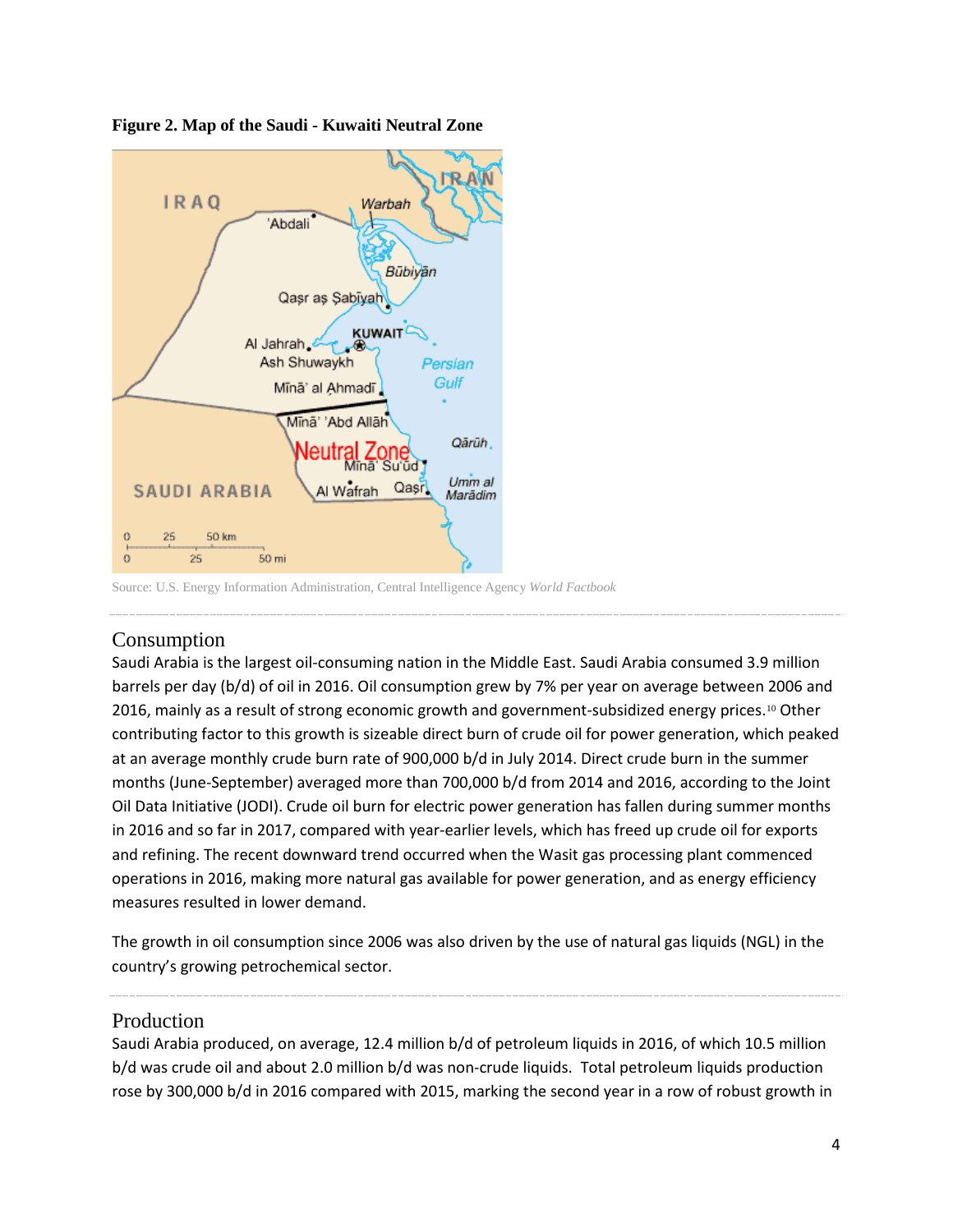output. Saudi Arabia's production saw increases in 2015 and 2016 as it adopted a strategy of defending its market share in response to increased non-OPEC production, particularly from countries in North America. Saudi Arabia's crude oil production has been lower since the beginning of 2017 compared with previous years as a result of the late-2016 OPEC agreement that capped collective crude oil output at 32.5 million b/d. Saudi Arabia's production target was set 10.06 million b/d.

Saudi Arabia maintains the world's largest crude oil production capacity, estimated to have reached about 12 million  $b/d^{11}$  $b/d^{11}$  $b/d^{11}$  at the end of 2016. Saudi Arabia currently has no plans to increase oil production capacity; however, Saudi Aramco seems to be moving forward with upstream investments to sustain the current level of production capacity. Saudi Arabia's long-term goal is to further develop its lighter crude oil potential and to maintain current levels of production by offsetting declines in mature fields with newer fields and by expanding projects in existing fields, such as the Shaybah and Khurais fields.[12](#page-18-8)

Saudi Aramco also plans to expand a number of its offshore fields by the end of this decade. Zuluf, Marjan, and Berri are the main targets of the expansion. Zuluf and Marjan produce about 1.2 million b/d, while Berri's output averages at about 300,000 b/d. Expansion of these fields will reportedly add heavier grades of oil, replacing lighter grades from the older fields.<sup>[13](#page-18-9)</sup>

Oil production capacity in the PNZ was about 600,000 b/d in 2015, all of which was divided equally between Saudi Arabia and Kuwait. However, production averaged roughly 500,000 b/d right before the shutdown of output at the Khafji field in October 2014. Production in the PNZ production was halted in May 2015 and it remains shut in at the time of writing. Onshore production in the PNZ centers on the Wafra oil field, which began producing oil at the end of 1953. Wafra is the largest of the PNZ's onshore fields, with approximately 4.9 billion barrels in estimated recoverable reserves, and is considered a super-giant heavy oil field.

Although Saudi Arabia's crude oil production is subject to OPEC production targets, non-crude liquids are not subject to OPEC quotas or targets, and production in the country is at full capacity.

#### **Saudi crude oil streams**

Saudi Arabia produces a range of crude oils, from heavy to super light. Of Saudi Arabia's total crude oil production capacity, more than 70% is considered light gravity, with the remaining crude oil considered medium or heavy gravity.[14](#page-18-10) Lighter grades generally are produced from onshore fields, while medium and heavy grades come mainly from offshore fields. Most Saudi oil production, except for the Arab Light and Arab Super Light crude oil types, is considered sour (containing relatively high levels of sulfur). Saudi Aramco said that its oil fields do not require the use of enhanced oil recovery (EOR) techniques, although fields in the PNZ could require steam flooding. In 2015, Chevron was developing a full-field steam flood injection EOR project to offset field declines and to boost production of the heavy oil play. However, because of the dispute between Saudi Arabia and Kuwait and Chevron's difficulty in securing work and equipment permits, Chevron's activities in the PNZ have stopped.<sup>[15](#page-18-11)</sup>

Saudi Aramco continues to drill at existing fields to help compensate for the natural declines from the mature fields.[16](#page-18-12)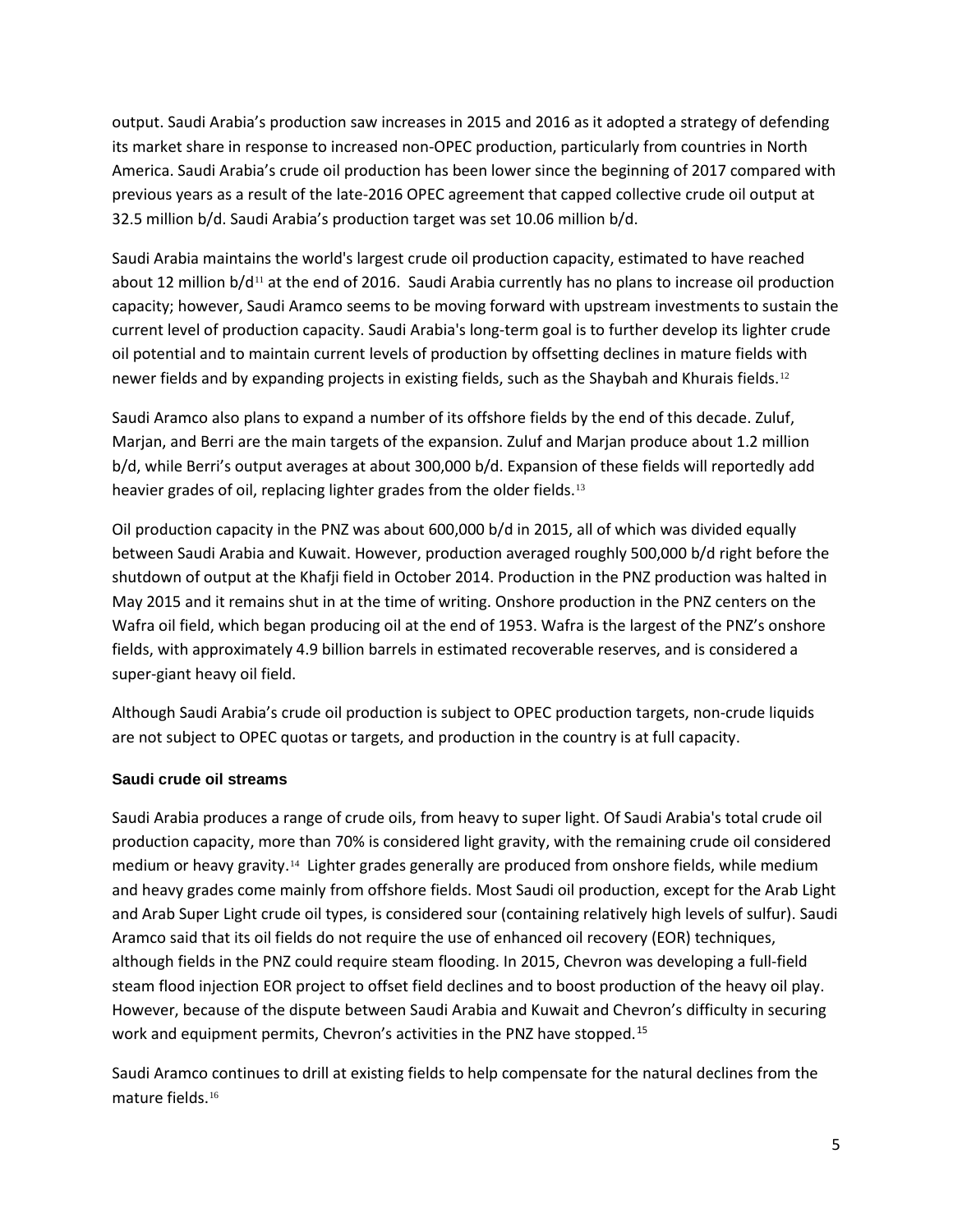

### Figure 3. Petroleum and other liquid fuels production

million barrels per day

Note: The total petroleum and other liquid fuels category includes crude oil and lease condensate, natural gas  $e$ ia) plant liquids, other liquids, and refinery processing gain.

| Field       | Location | <b>Production</b><br>capacity as of<br>$2017$ (million $b/d$ ) | Crude grade      |
|-------------|----------|----------------------------------------------------------------|------------------|
| Ghawar      | onshore  | 5.8                                                            | Arab Light       |
| Safaniya    | offshore | 1.2                                                            | Arab Heavy       |
| Khurais     | onshore  | 1.2                                                            | Arab Light       |
| Manifa      | offshore | 0.9 <sub>2</sub>                                               | Arab Heavy       |
| Shaybah     | onshore  | 1                                                              | Arab Extra Light |
| Oatif       | onshore  | $0.5^{\circ}$                                                  | Arab Light       |
| Khursaniyah | onshore  | 0.5                                                            | Arab Light       |
| Zuluf       | offshore | 0.68                                                           | Arab Medium      |
| Abqaiq      | onshore  | 0.4                                                            | Arab Extra Light |

#### **Table 1. Major oil fields in Saudi Arabia**

Source: Saudi Aramco, *Arab Oil and Gas Directory*, IHS Markit

#### Oil processing

Saudi Aramco operates the world's largest oil processing facility and crude oil stabilization plant in the world at Abqaiq, in eastern Saudi Arabia. The plant has a crude oil processing capacity of more than 7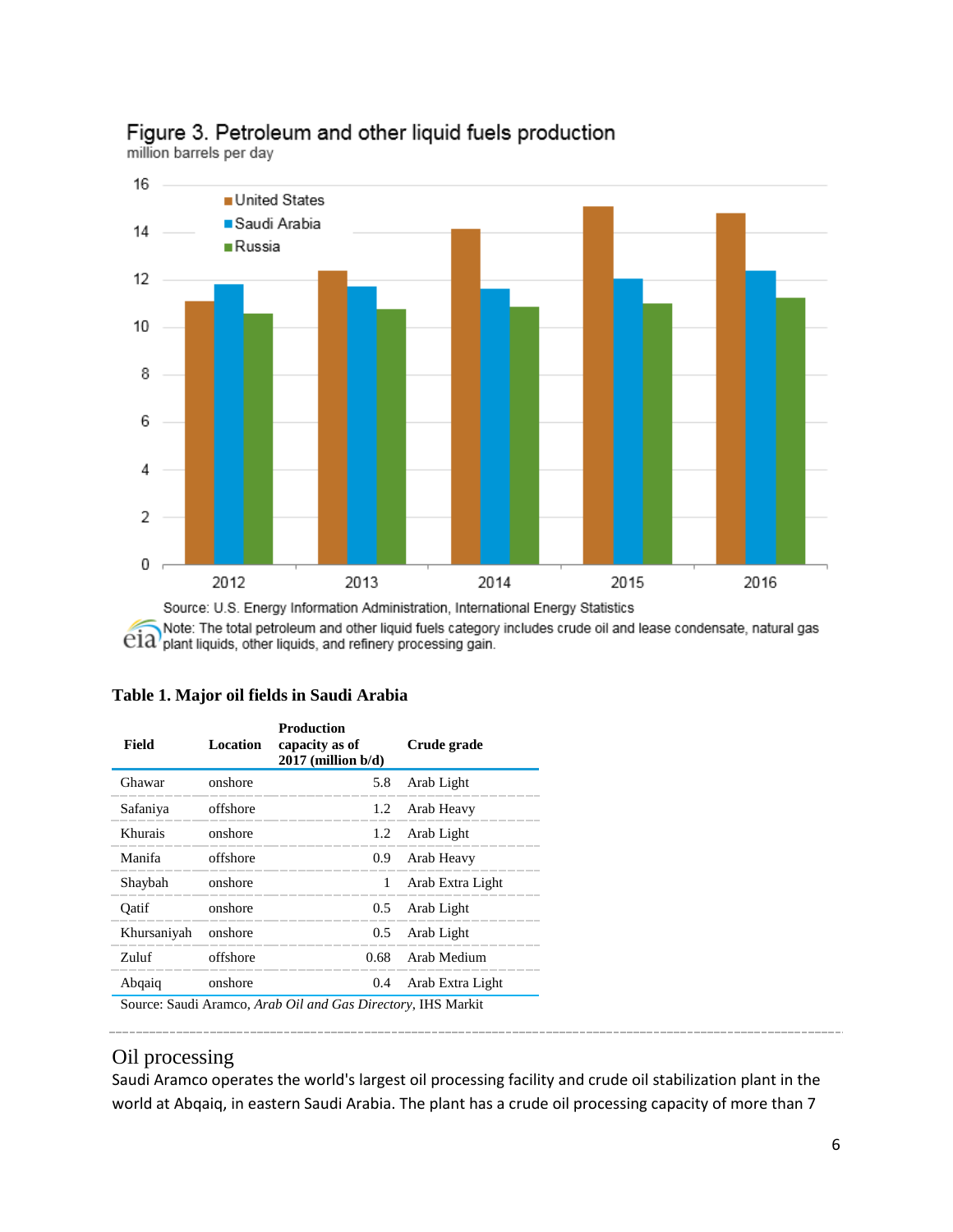million b/d. The plant processes the majority of Arab Extra Light and Arab Light crude oils, as well as natural gas liquids (NGL). The facility's infrastructure includes pumping stations, gas-oil separation plants (GOSPs), hydro-desulphurization units, and an extensive network of pipelines that connects the plant to the ports of Jubail, Ras Tanura, and Yanbu (for NGL).<sup>[17](#page-18-13)</sup> The Abqaiq processing plant is a vital part of Saudi oil infrastructure. Most of the oil produced in the country is processed at Abqaiq before export or delivery to refineries.

#### Refining and petrochemicals

According to OGJ, Saudi Arabia has nine domestic refineries, with a combined crude oil throughput capacity of about 2.9 million b/d.[18](#page-18-14) Saudi Aramco operates six of the nine refineries exclusively, and the remaining three are joint ventures. Saudi Arabia continues to integrate its refinery projects with large petrochemicals complexes in what has been described as petrochemical cities.

| <b>Name</b>          | Company                     | <b>Crude distillation</b><br>capacity (thousand b/d) |
|----------------------|-----------------------------|------------------------------------------------------|
| Ras Tanura           | Saudi Aramco                | 550                                                  |
| <b>SATORP Jubail</b> | Saudi Aramco, Total<br>S.A. | 400                                                  |
| Rabigh               | Saudi Aramco                | 400                                                  |
| <b>SAMREF Yanbu</b>  | Saudi Aramco, Mobil         | 400                                                  |
| YASREF Yanbu         | Saudi Aramco                | 400                                                  |
| Al Jubail            | Saudi Aramco, Shell         | 310                                                  |
| Yanbu                | Saudi Aramco                | 235                                                  |
| Riyadh               | Saudi Aramco                | 124                                                  |
| Jeddah               | Saudi Aramco                | 88                                                   |
| TOTAL                |                             | 2907                                                 |

#### **Table 2. Existing refineries in Saudi Arabia**

Source: Saudi Aramco, *Oil & Gas Journal*

Saudi Aramco is working to expand domestic refinery capacity. The company is developing the 400,000 b/d Jazan refinery project in southwest Saudi Arabia, which will be able to process Arab Heavy and Arab Medium crude oils. As of July 2017, construction of the refinery was 55% completed. According to Saudi Aramco, the pre-commissioning activities are scheduled to begin in mid-2018, once the associated marine terminal is completed. Saudi Aramco is also reportedly near completion of the expansion of its integrated Petro Rabigh Refinery and petrochemical joint venture, which has a capacity of 400,000 b/d.<sup>[19](#page-18-15)</sup>

### Oil exports and shipping

*Saudi Arabia is the second-largest petroleum exporter to the United States after Canada.*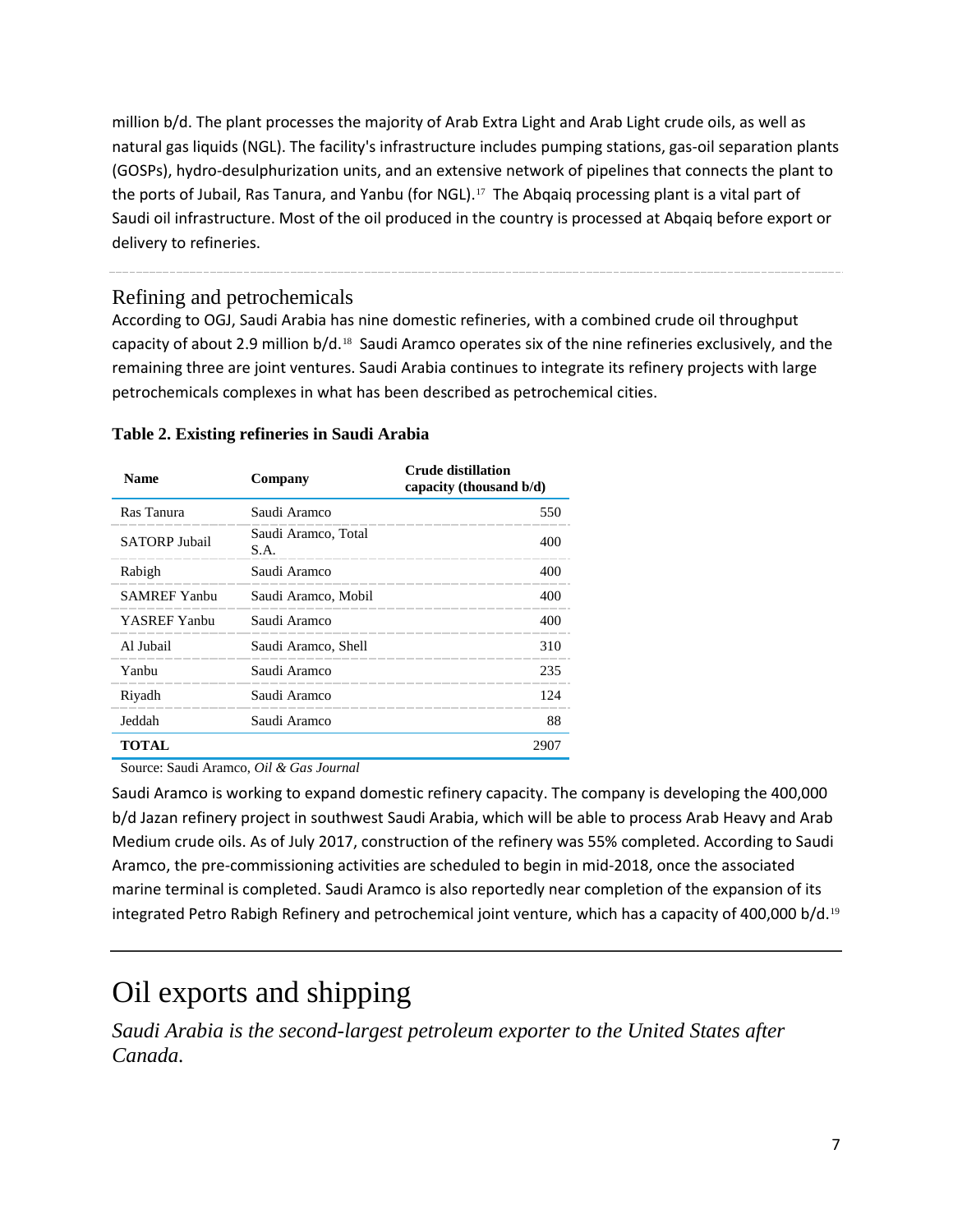#### Exports

Saudi Arabia exported an estimated 7.1 million b/d of crude oil in 2016, according to the Global Trade Tracker (GTT). Asia received an estimated 69% of Saudi Arabia's crude oil exports and most of its refined petroleum products.

Saudi Arabia [exported](http://www.eia.gov/dnav/pet/hist/LeafHandler.ashx?n=PET&s=MCRIMUSSA2&f=M) an average of 1.1 million b/d of total petroleum liquids to the United States in 2016. In the first half of 2017, U.S. total petroleum liquid imports averaged slightly higher at 1.2 million b/d. Since 2012, Saudi Arabia has been the second-largest petroleum exporter annually (after Canada) to the United States, when it surpassed U.S. imports from Mexico. In 2016, after the United States, the next four top importers of Saudi crude and petroleum products were [Japan](http://www.eia.gov/countries/cab.cfm?fips=JA) (1.2 million b/d), [China](http://www.eia.gov/countries/cab.cfm?fips=CH) (1.0 million b/d), [South Korea](http://www.eia.gov/countries/cab.cfm?fips=KS) (0.9 million b/d), and [India](http://www.eia.gov/countries/cab.cfm?fips=IN) (0.8 million b/d), according to GTT.



#### Figure 4. Saudi Arabia crude oil exports by destination, 2016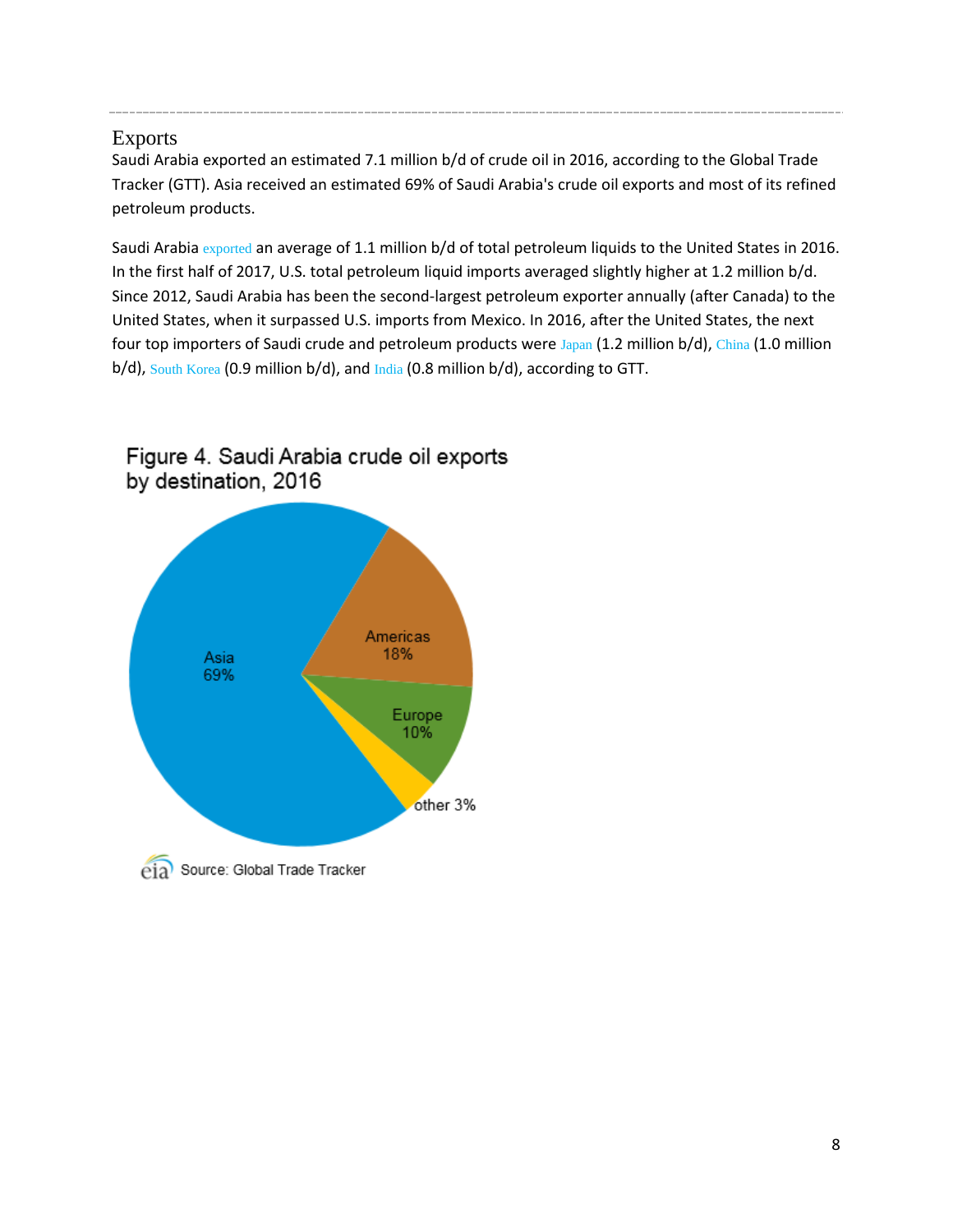#### Figure 5. Saudi Arabia refined products exports by destination, 2016



#### Major ports

Saudi Arabia's total crude oil export and loading capacity is about 13 million b/d. Most of this capacity comes from its four primary oil export terminals:

- The port of Ras Tanura on the Persian Gulf is Saudi Arabia's primary port. This facility,the world's largest offshore oil exporting port, has a combined handling capacity of about 6.5 million b/d. All of Saudi crude oil grades load at this port, along with condensate and products. The port comprises three terminals: Ras Tanura terminal, Ju'aymah crude terminal, and Ju'aymah LPG export terminal.<sup>[20](#page-18-16)</sup>
	- o The Ras Tanura terminal, the largest terminal at the port of Ras Tanura, has an average handling capacity of 3.4 million  $b/d^{21}$  $b/d^{21}$  $b/d^{21}$  and 33 million barrel storage capacity.<sup>[22](#page-18-18)</sup> The terminal can accommodate tankers up to 500,000 deadweight tons (dwt). All of Saudi Arabia's crude oil grades are loaded at the Ras Tanura terminal.
	- o The Ras al-Ju'aymah terminal has an average handling crude oil capacity of about 3.12 million  $b/d$ ,<sup>[23](#page-18-19)</sup> and because of the availability of six single-point mooring buoys, the terminal can accommodate some of the largest tankers (700,000 dwt) for crude loadings.<sup>[24](#page-18-20)</sup> All of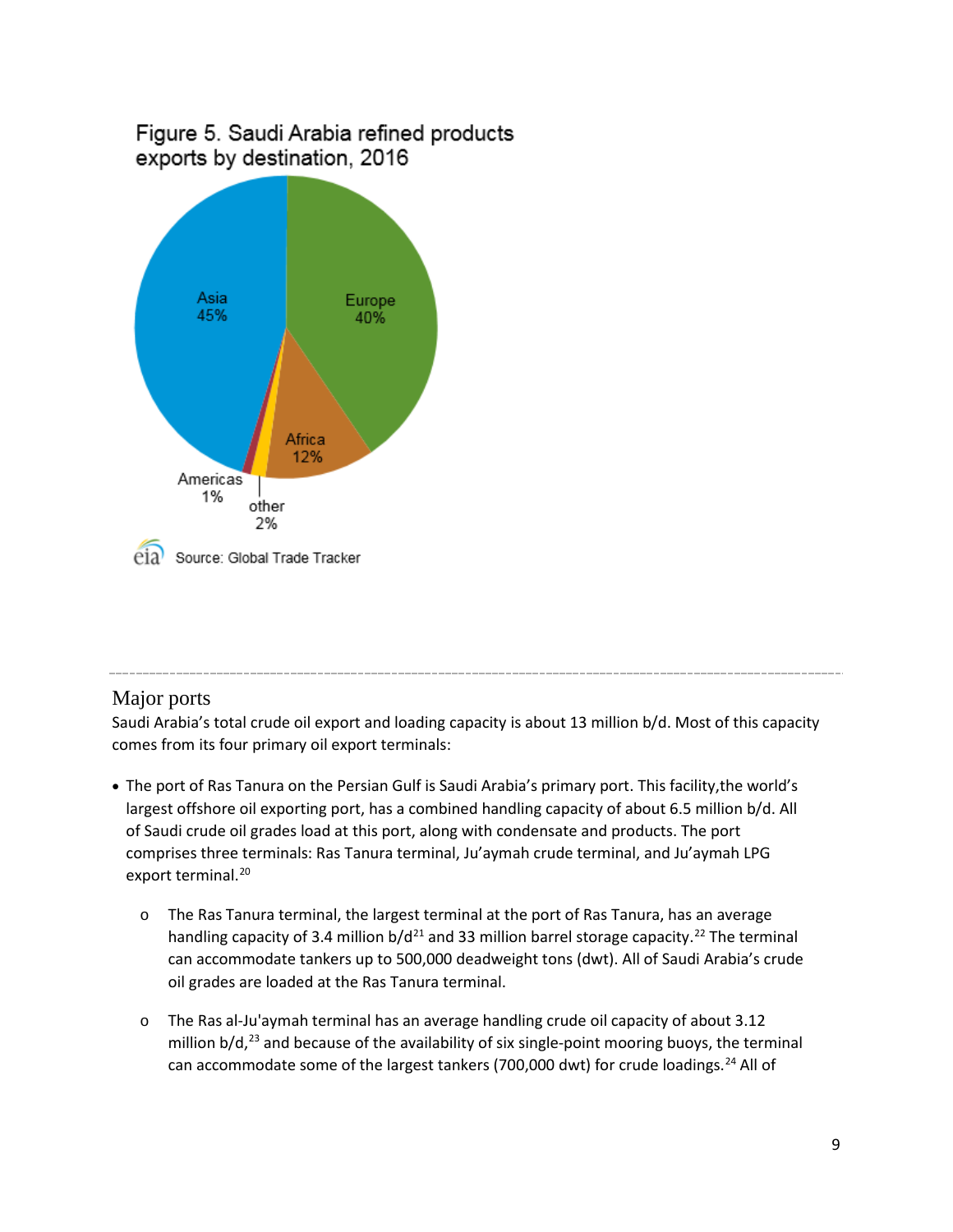Saudi Arabia's crude grades are loaded at this terminal, along with bunker fuel (at a maximum loading capacity of 120,000 b/d).<sup>[25](#page-18-21)</sup>

• The Yanbu King Fahd terminal on the Red Sea, from which most of the remaining volumes are exported, has a loading capacity of 6.6 million  $b/d.<sup>26</sup>$  $b/d.<sup>26</sup>$  $b/d.<sup>26</sup>$  The terminal includes seven loading berths and can accommodate tankers up to 500,000 dwt. Total crude oil storage capacity at the terminal is 12.5 million barrels. Only Arab Light crude oil grade is loaded at the Yanbu terminal.<sup>[27](#page-18-23)</sup>

In addition to these primary export terminals, Saudi Arabia has other smaller ports, including Ras al-Khafji, Jubail, Jizan, and Jeddah.

Saudi Aramco plans to begin exports from the overhauled Muajjiz oil terminal on the Red Sea sometime before the end of 2017, which would raise Saudi Arabia's total loading and export capacity to about 15 million b/d. Before the Iraqi Pipeline in Saudi Arabia (IPSA) was converted to a natural gas line, Muajjiz was used as an export terminal for the Iraqi crude oil that flowed through the IPSA. Muajjiz will be integrated into the Yanbu crude oil terminal. $^{28}$  $^{28}$  $^{28}$ 

Major domestic petroleum pipelines

Saudi Aramco operates more than 90 pipelines and 12,000 miles of crude oil and petroleum product pipelines throughout the country, all of which link production areas to processing facilities, export terminals, and consumption centers.

The 746-mile Petroline, also known as the East-West Pipeline, is significant because of its large capacity and because it connects production and processing facilities in the east of the country to export facilities in the west, allowing the crude oil to bypass the Strait of Hormuz. The Petroline system, which runs across Saudi Arabia from its Abqaiq complex to the Red Sea, consists of two pipelines with a total nameplate (installed) capacity of about 4.8 million b/d. One of the pipelines has a diameter of 56 inches, and a nameplate capacity of 3 million b/d. The other pipeline is a 48-inch diameter. This pipeline had previously operated as a natural gas pipeline, but it was converted to an oil pipeline. This conversion increased Saudi Arabia's spare oil pipeline capacity that bypasses the Strait of Hormuz from 1.0 million b/d to 2.8 million b/d, if the system operates at its full nameplate capacity. In 2016, Saudi Aramco announced plans to expand the capacity of the East-West pipeline to 7 million b/d, with a scheduled completion by the end of 2018. To date, little progress has been made on the pipeline expansion.<sup>[29](#page-18-25)</sup>

Running parallel to the Petroline is the 290,000 b/d Abqaiq-Yanbu NGL pipeline,<sup>[30](#page-18-26)</sup> which serves petrochemical plants in Yanbu. The Abqaiq-Yanbu NGL pipeline is Saudi Arabia's largest NGL pipeline.

#### International petroleum pipelines

Saudi Aramco does not operate any major functioning international pipelines. The Trans-Arabian Pipeline (TAPLINE), built in 1947 to transport crude oil from Qaisumah through Jordan to Sidon, Lebanon, has been partially closed since 1984. The portion of the pipeline that runs to Jordan was closed in 1990.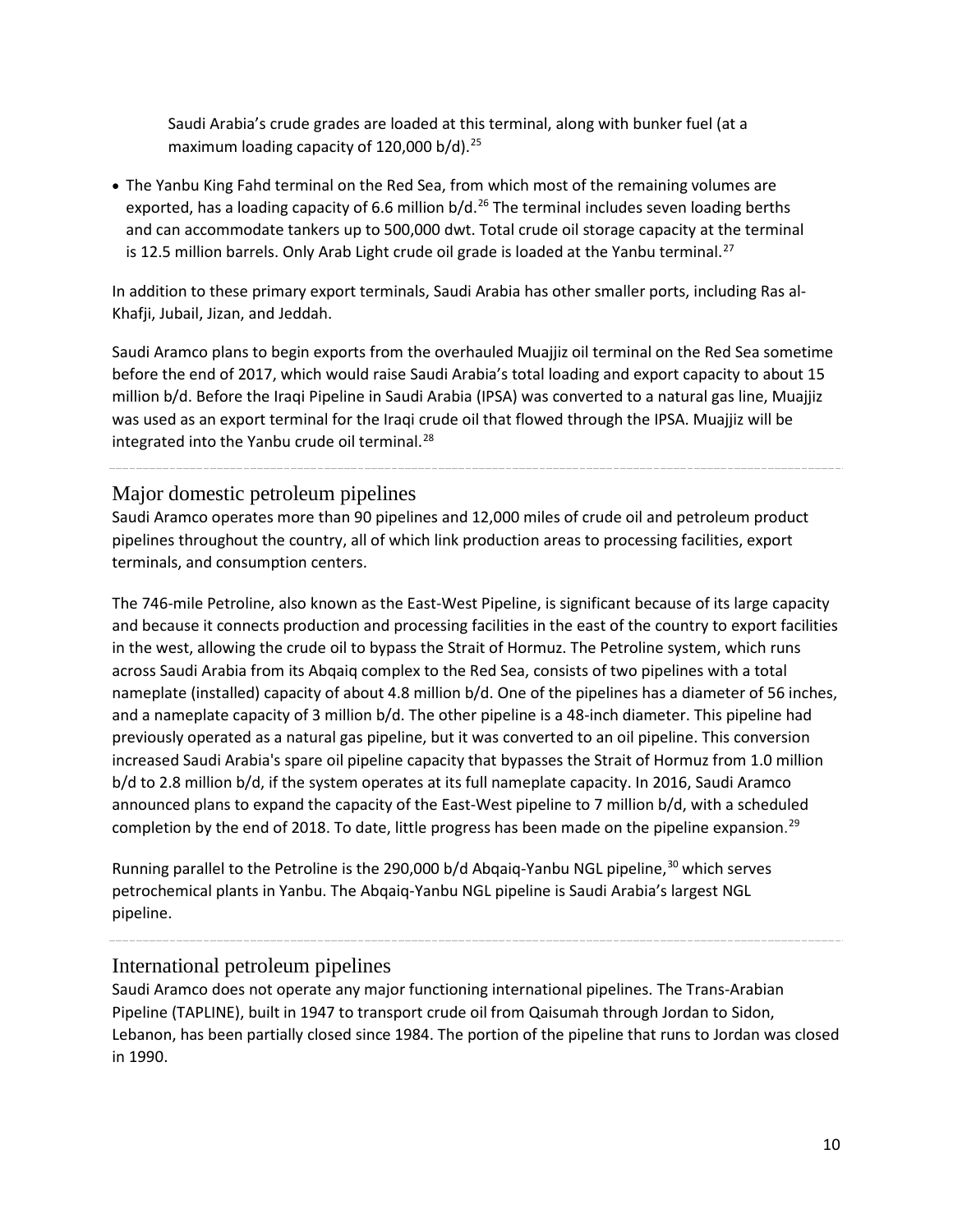The 1.65 million b/d, 48-inch Iraqi Pipeline in Saudi Arabia (IPSA), runs parallel to the Petroline from pump station #3 (11 pumping stations run along the Petroline) to the port of Muajjiz, just south of Yanbu, Saudi Arabia. The pipeline was built in 1989 to carry Iraqi crude oil to the Red Sea. The pipeline closed indefinitely following the August 1990 Iraqi invasion of [Kuwait.](https://www.eia.gov/beta/international/analysis.cfm?iso=KWT) In June 2001, Saudi Arabia seized ownership of IPSA as compensation for debts Iraq owed and converted it to transport natural gas to power plants. The portion of the pipeline that goes north into Iraq remains a closed, inactive oil pipeline.<sup>[31](#page-18-27)</sup> Saudi Aramco pumped test volumes of crude oil through the pipeline in response to Iranian threats to close the Strait of Hormuz in 2012.<sup>[32](#page-18-28)</sup>

Saudi Arabia's only functioning international crude oil pipeline system is a 60-year old complex of four small underwater pipelines carrying Arab Light crude from Saudi Arabia's Abu Safah field to Bahrain. This aging pipeline system is expected to be decommissioned after the construction of a new pipeline, with a capacity of 350,000 b/d, running between Abqaiq and Bahrain's refinery at Sitra. The new pipeline is expected to be commissioned in 2018, and its capacity will eventually be expanded to 400,000 b/d.<sup>[33](#page-18-29)</sup>

#### **Figure 6. Saudi Arabia major oil and natural gas infrastructure**



Figure 6. Saudi Arabia major oil and natural gas infrastructure

Source: U.S. Energy Information Administration, IHS EDIN

Source: U.S. Energy Information Administration, IHS EDIN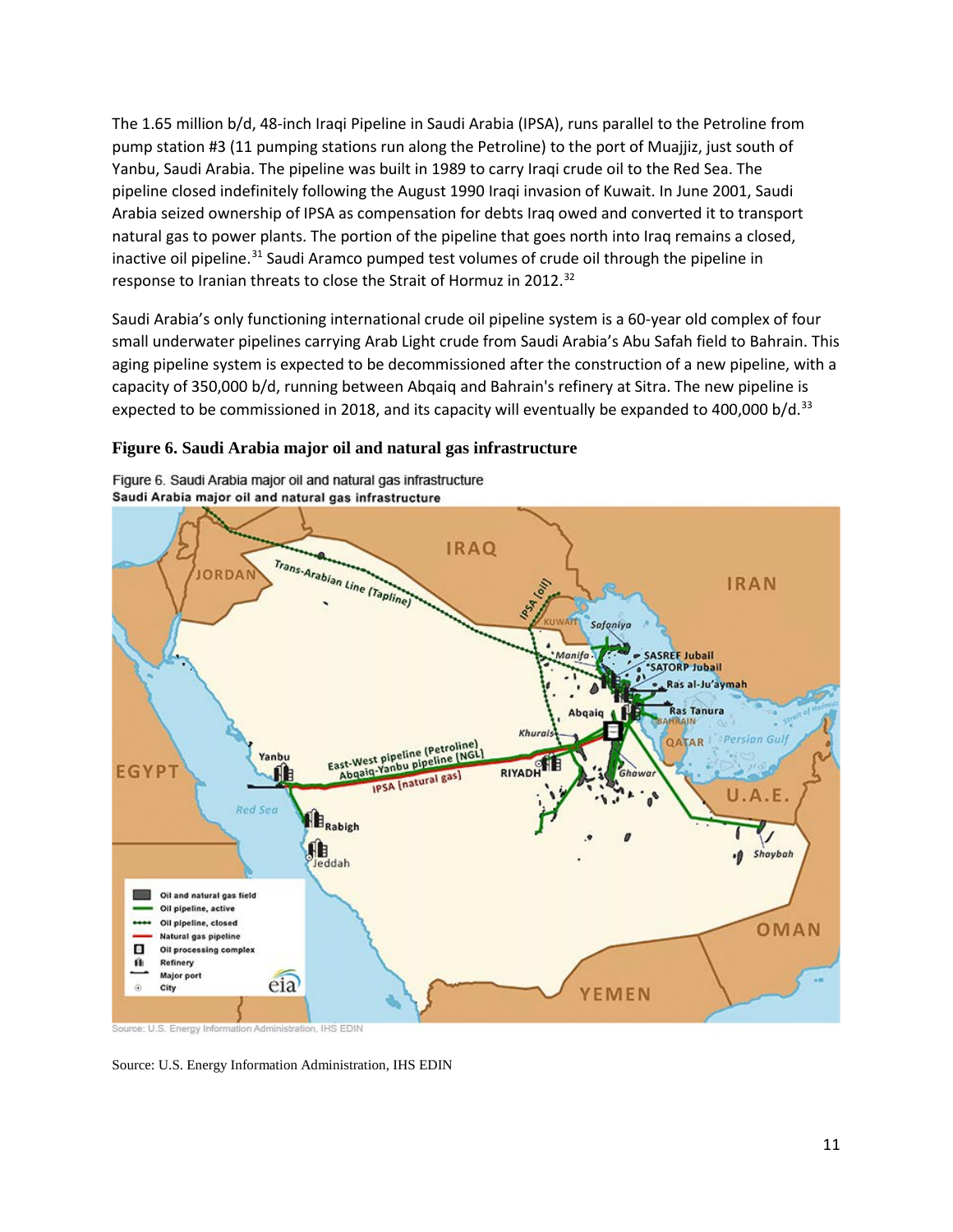#### Shipping

Saudi Aramco's shipping subsidiary, Vela International Marine Limited, operates 15 Very Large Crude Carriers (VLCCs) that transport crude oil between the Middle East, Europe, and the U.S. Gulf Coast. Vela also operates five product tankers that conduct coastal trade in the Red Sea and the Persian Gulf. Vela has a large number of VLCCs and product tankers employed on time or as spot charters. In addition to tankers, Saudi Aramco owns or leases oil storage facilities around the world, including Rotterdam (3.9 million barrels), Sidi Kerir (the Sumed pipeline terminal on Egypt's Mediterranean coast), and Japan (6.3 million barrels). [34](#page-18-30)

The National Shipping Company of Saudi Arabia (also known as Bahri) is the world's largest operator and owner of VLCCs. Its fleet consists of 87 vessels, including 40 VLCCs, 36 chemical and product tankers, along with other cargo carriers. The Public Investment Fund (PIF) of the Saudi Arabian government holds 22% of the company's shares, Saudi Aramco Development Company holds 20%, and the remaining shares are traded publicly on the Saudi stock exchange.<sup>[35](#page-18-31)</sup>

### Natural gas

*Despite its sizeable reserves, natural gas production in Saudi Arabia remains limited. However, the Saudi government plans to monetize its vast natural gas reserves as it expands its petrochemical sector and natural gas-fired electric power generation.* 

#### Reserves

Saudi Arabia (including the Neutral Zone) had proved natural gas reserves of 303 trillion cubic feet (Tcf)<sup>[36](#page-18-32)</sup> as of January 1, 2017, the fourth-largest in the world behind [Russia](http://www.eia.gov/countries/cab.cfm?fips=RS), [Iran](http://www.eia.gov/countries/cab.cfm?fips=IR), and [Qatar](http://www.eia.gov/countries/cab.cfm?fips=QA), according to OGJ. Most of the natural gas fields in Saudi Arabia are associated with petroleum deposits or are found in the same wells as the crude oil. Increased production of this type of natural gas remain linked to an increase in oil production.

#### Production and consumption

Saudi Arabia does not import or export natural gas, so all consumption must be met by domestic production. Saudi Arabia's dry natural gas production and consumption reached 3.9 Tcf in 2016.[37](#page-18-33) Almost 60% of Saudi Arabia's natural gas production in 2016 came from four fields: Ghawar, Safaniya, Berri, and Zuluf. Associated natural gas produced at the Ghawar oil field alone accounts for almost 48% of total production, according to Rystad Energy field-level production data.<sup>[38](#page-18-34)</sup>

Rapid reserve development is necessary for Saudi Arabia's plans to increase the growth of the petrochemical sector and provide fuel for power generation and for water desalination. All current and future natural gas supplies (except NGLs) reportedly remain earmarked for domestic use, in part to minimize the use of crude oil for power generation. However, natural gas production remains limited, as soaring costs of production, exploration, processing, and distribution of natural gas have limited supply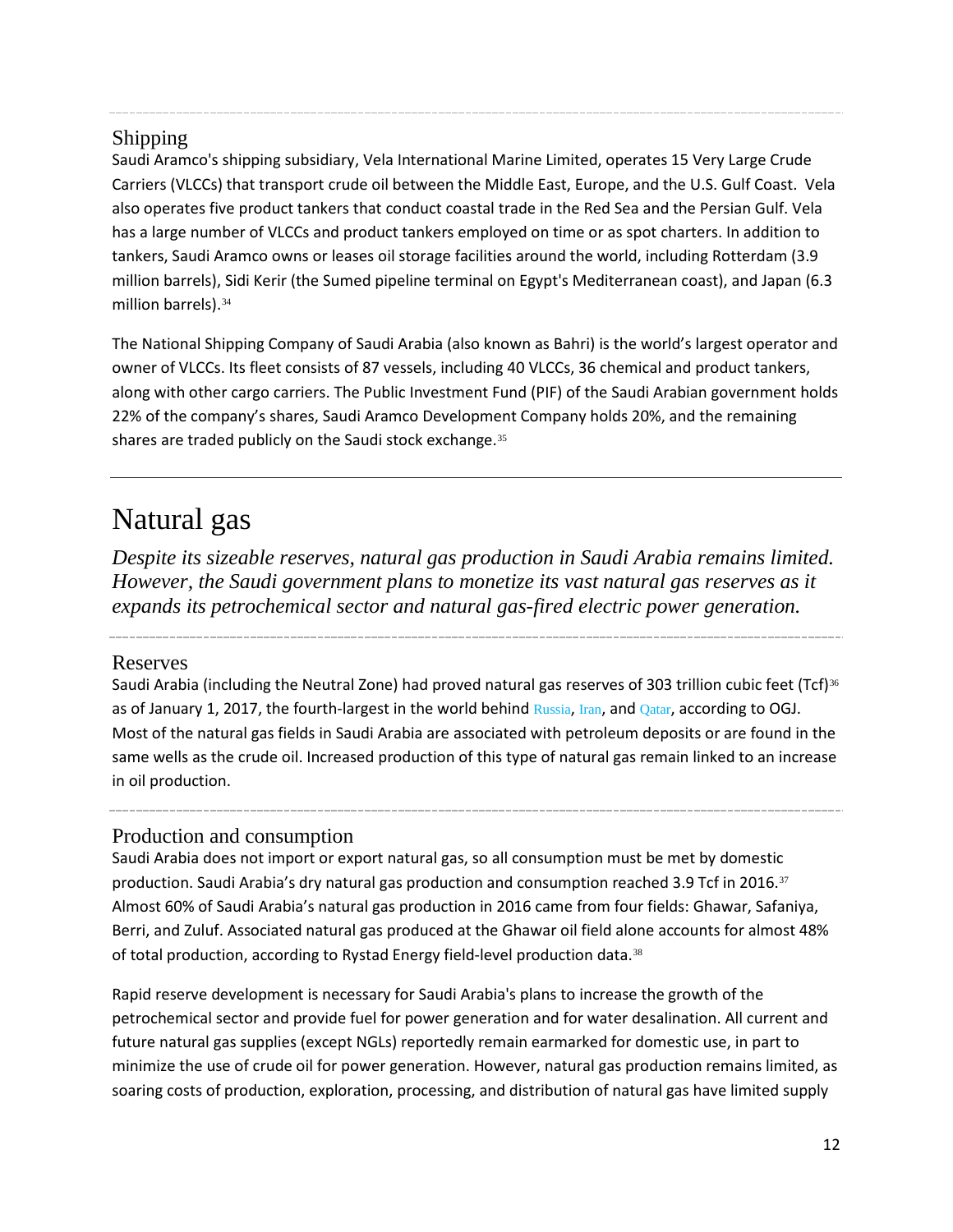growth. Saudi Arabia flared roughly 3% of its total natural gas production in 2016, according to Rystad Energy.[39](#page-18-35)

#### Natural gas developments and strategy

Saudi Arabia is unlikely to boost its natural gas production from associated gas reserves in the near term because the country recently completed a major oil development phase, and it has shifted its attention to natural gas and downstream petroleum activities. In the longer term, Saudi Aramco's strategy outlines a push for greater nonassociated natural gas development to help meet growing domestic demand. The company plans to almost double its gas production capacity in a decade, including unconventional gas developments to limit the use of oil in power generation and to provide feedstock to the country's growing petrochemical industry.



Figure 7. Saudi Arabia's natural gas production, 2000-2016

In terms of upstream development, Saudi Aramco has focused heavily on major offshore natural gas developments in the Persian Gulf. Exploration and development are also planned for the Red Sea, northern and western Saudi Arabia, and the Nafud basin (north of Riyadh). Saudi Aramco divides its exploration activities into three regions: the northwest region of the country, the South Ghawar region, and the Rub al-Khali desert in the southern region of the country, (also knows as the Empty Quarter).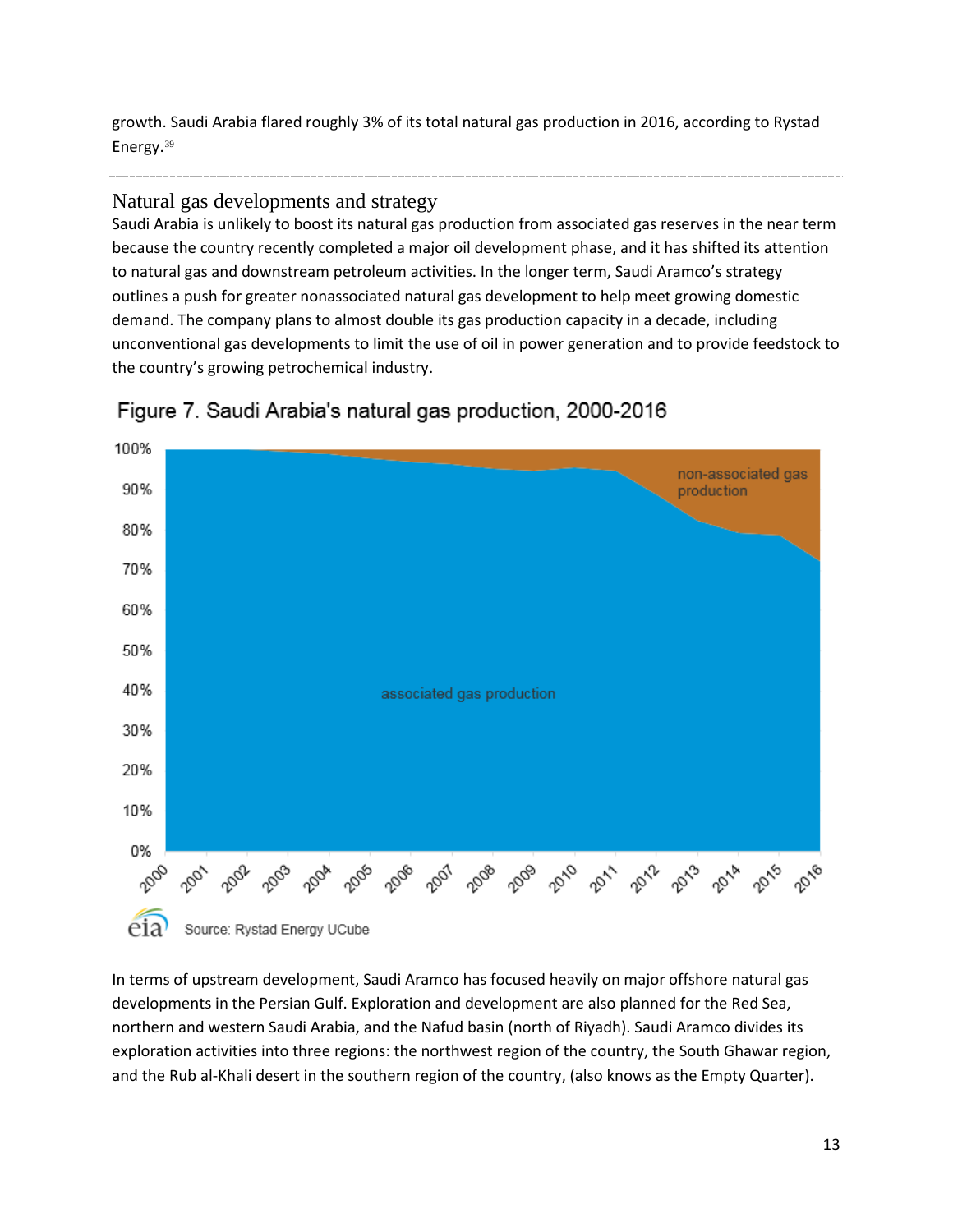Saudi Aramco launched its Upstream Unconventional Gas program in 2011. In its 2016 Annual Review, the company reported having made progress completing wells in northern Saudi Arabia, delivering 55 million cubic feet per day (MMcf/d) of natural gas to electrical power facilities in the Wa'ad al Shamal industrial city.[40](#page-18-36)

Saudi Arabia's notable natural gas fields include:

- The Karan gas field, discovered in 2006, is Saudi Arabia's first offshore nonassociated gas development. The Karan field came online in 2012, with a production capacity of 1.8 billion cubic feet per day (Bcf/d) of sour gas that is delivered via a 68-mile subsea pipeline to the Khursaniyah natural gas plant. [41](#page-18-37)
- The Hasbah offshore field, which is part of the Wasit Gas Program, began production in March 2016. Total natural gas output capacity at the field is 1.3 Bcf/d.<sup>[42](#page-18-38)</sup> A planned expansion of the Hasbah field will provide an additional 2 Bcf/d of gas to the Fadhili processing plant.<sup>[43](#page-18-39)</sup>
- The Arabiyah offshore gas field, also part of the Wasit gas program, has a production capacity of 1.2 Bcf/d and began production in 2016.

The country's total gas processing capacity was about 12 Bcf/d in 2016, according to Saudi Aramco. The Wasit gas plant reached full operating capacity in 2016 at 2.5 Bcf/d. The plant is fed by the Arabiyah and Hasbah fields, which supply more than 40% of nonassociated gas production. Commissioning the Wasit gas processing plant has made it possible for Saudi Arabia to dramatically reduce direct burn of crude oil for electric power generation and expand natural gas-fired generation.

As part of its plan to nearly double the country's natural gas production capacity in a decade, Saudi Aramco is planning to add 1.3 Bcf/d of processing capacity at its Hawiyah plant, which processes nonassociated gas from the Ghawar field. The Hawiyah natural gas processing plant began operations in December 2001.<sup>[44](#page-18-40)</sup> In addition to the expanded capacity of the Hawiayah gas plant, Saudi Aramco is now constructing the Midyan natural gas plant, which is 97% complete, in the Tabuk region in northwestern Saudi Arabia, according to the company. Construction on the Fadhili natural gas plant, located near the Jubail industrial city, also began in late 2016. The completed plant will be able to process 2.5 Bcf/d of raw natural gas.[45](#page-18-41)

#### **Upstream activities in Rub al-Khali (Empty Quarter)**

The Saudi domestic natural gas market has traditionally been the sole domain of Saudi Aramco. However, Saudi Arabia opened the Rub al-Khali (referred to as the Empty Quarter in English), which encompasses most of the southern third of Saudi Arabia to foreign firms' participation. Rub al-Khali is the only area where foreign firms were allowed to participate in the upstream exploration and development. A number of foreign firms formed joint ventures (JVs) with Saudi Aramco, including Shell (which formed the South Rub al-Khali Company, or SRAK), Lukoil (Luksar Energy Limited), and Eni and Repsol (EniRepSa Gas Limited). Over the past few years, efforts to develop unconventional natural gas resources by foreign firms have largely ended as a result of a lack of successful discoveries and high development costs.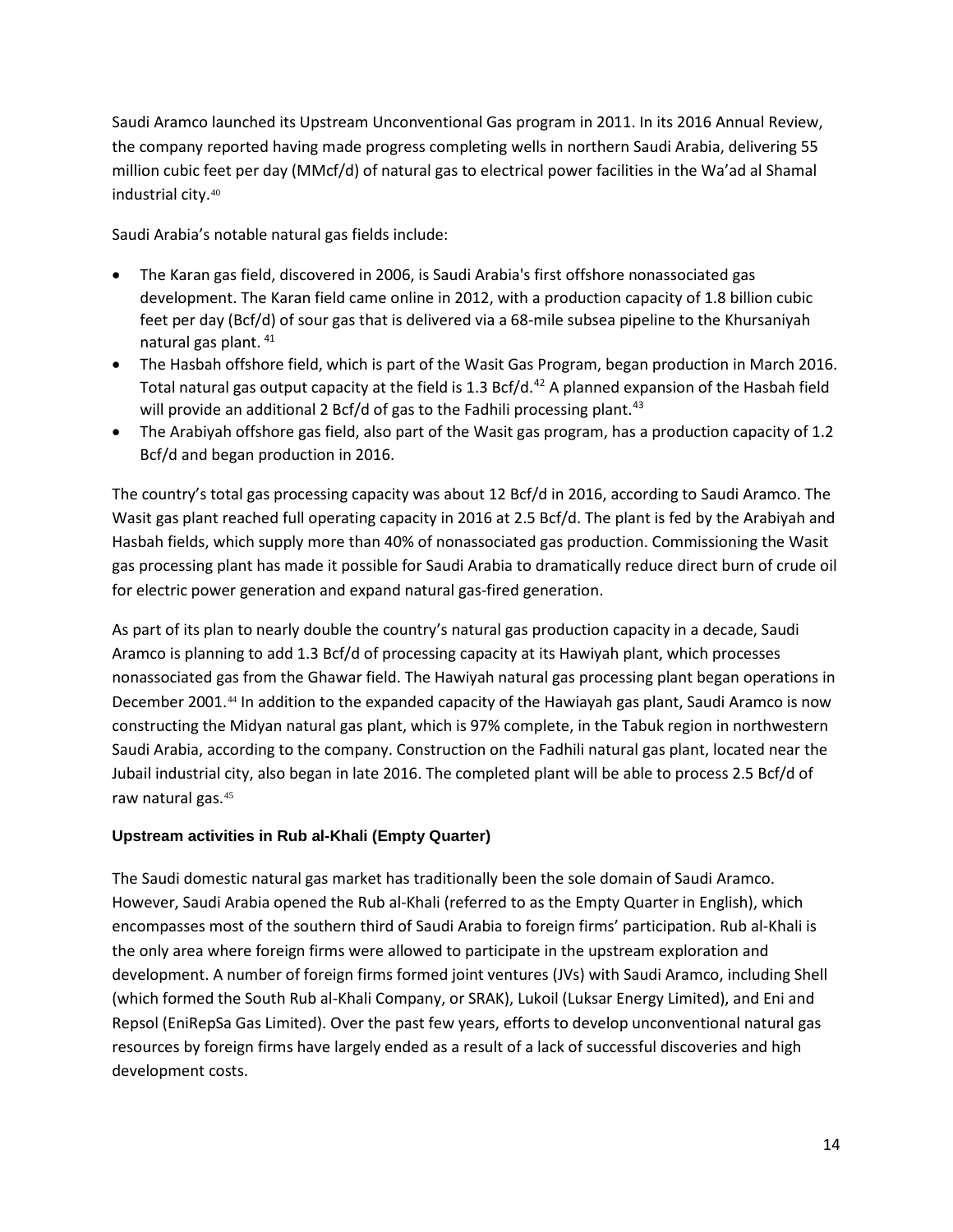Saudi Aramco, however, is re-exploring the Empty Quarter using new technology in advance of the company's planned IPO. It is reportedly using advanced seismic technology to explore the vast area around the Turayqa gas field, partly in the area where joint ventures failed to find meaningful quantities of natural gas in the past.[46](#page-18-42)

#### Domestic natural gas pipelines

Domestic demand for natural gas, particularly the delivery of feedstock to petrochemical plants, has driven expansion of the Master Gas System (MGS), the domestic natural gas distribution network in Saudi Arabia. MGS, first built in 1975, is an integrated gas gathering, processing, and transmission system originally put in place to recover the associated natural gas produced at the Ghawar oil field. Prior to the MGS, all of Saudi Arabia's natural gas output was flared. The MGS transports natural gas from associated and nonassociated fields to natural gas processing plants, which separate out the NGLs. The NGLs are then transported to fractionation plants in Ju'aymah, Yanbu, and the Shaybah field plant, which recently added a second NGL processing train.<sup>[47](#page-18-43)</sup>

Further expansion of natural gas production will require MGS expansions, and several additions to the MGS are in the planning or construction phases. These expansions include installing about 250 miles of natural gas line along the East-West oil pipeline. That pipeline would transport gas to plants at Yanbu; to natural gas lines in central Saudi Arabia; and to the pipeline between Riyadh and the Shedgum natural gas plant.[48](#page-18-44)

### **Electricity**

*Saudi Arabia plans to increase electricity generating capacity to 120 gigawatts by 2032 to meet the country's rapidly growing demand for electricity.*

Saudi Arabia generated 330.5 billion kilowatthours (kWh) of electricity in 2016, 7% higher than in 2015, according to the *BP Statistical Review of World Energy 2017*. Like many developing countries in the [Middle](http://www.eia.gov/countries/mena/) East and North Africa, Saudi Arabia faces a sharply rising demand for power. Demand is driven by population growth, a rapidly expanding industrial sector led by the development of petrochemical cities, high demand for air conditioning during the summer months, and heavily subsidized electricity rates. Saudi Arabia's electric generating capacity in 2016 was approximately 66 gigawatts (GW). The country has the largest electric power generation expansion plan in the Middle East, with plans to increase generating capacity to 120 GW by 2032.[49](#page-18-45)

Nearly all of the existing generating capacity is powered by oil or natural gas, but Saudi Arabia plans to diversify fuels used for generation, in part, to free up oil for export. Although the Saudi Electricity Company (SEC) plans to continue reducing direct crude burn for electricity generation by switching to natural gas, plans are also in place to develop renewable sources for electric power generation. The King Abdullah City for Atomic and Renewable Energy (KACARE) calls for an additional 41 GW of solar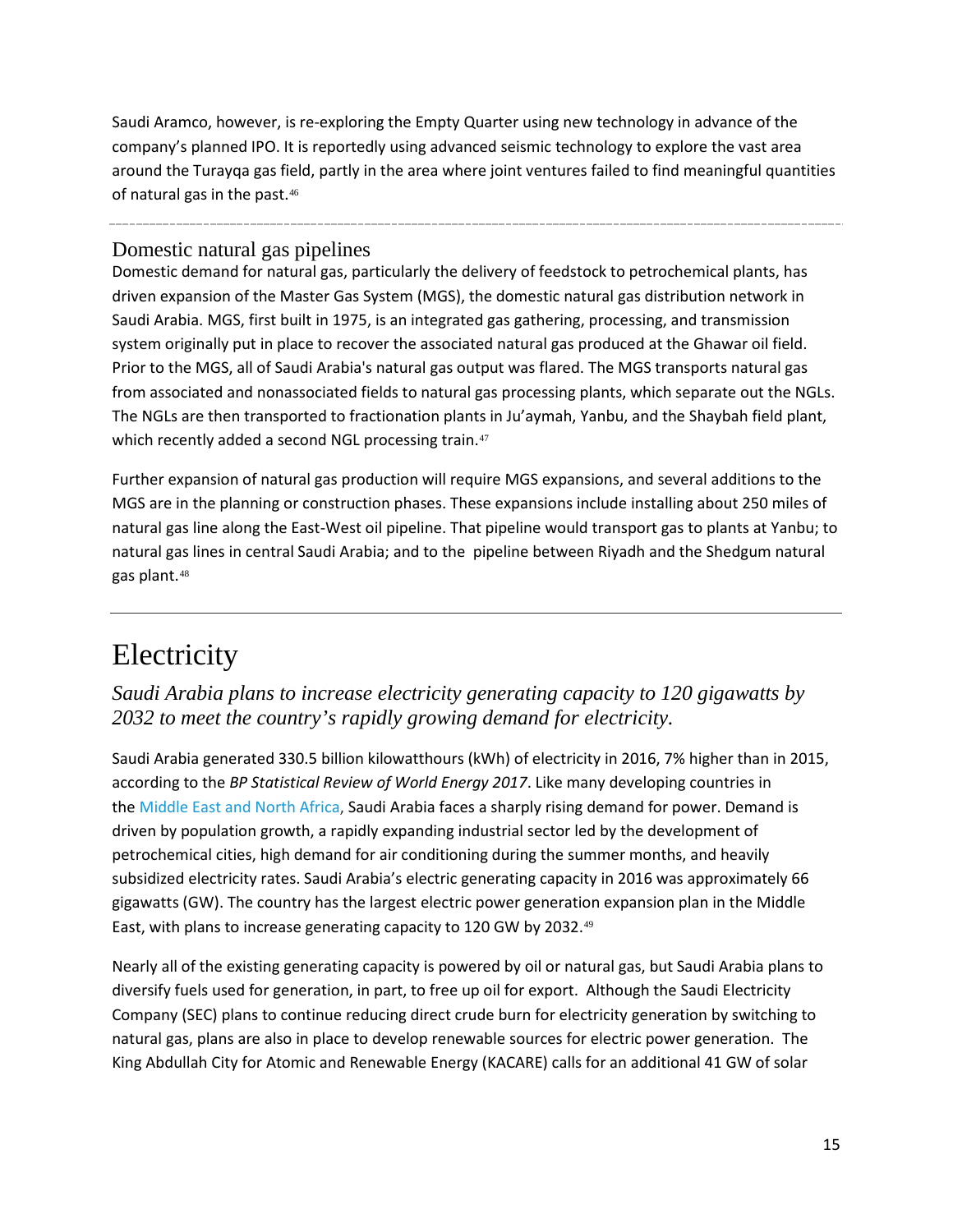power, 17.6 GW of nuclear power, and 9 GW of wind power by 2032.<sup>[50](#page-18-46)</sup>These goals are ambitious, particularly given the slow pace of progress on currently planned nuclear and renewable projects.

The Saudi government has also issued a scaled-down plan to develop nuclear power capacity. In July 2017, the Council of Ministers approved proposals to establish the National Project for Atomic Energy, which includes large-scale (1.2-1.6 GW) and small-scale reactors that would be built in areas that are outside the national grid. KACARE is reportedly undertaking a technical study to construct four of these reactors.<sup>[51](#page-18-47)</sup>



Figure 8. Saudi Arabia's intalled electric power capacity by fuel

Source: IHS Markit, Africa and Middle East Renewable Power Country Profiles, January 2017

#### Sector organization

Saudi Electricity Company (SEC) is the largest provider of electricity in Saudi Arabia, with total available generation capacity of 74.3 GW. The SEC is responsible for generation, and the National Grid S.A. Company, SEC's subsidiary, is responsible for the transmission and distribution of electrical power.<sup>[52](#page-18-48)</sup> The state-owned Saline Water Conversion Corporation (SWCC), which provides most of Saudi Arabia's desalinated water, is the second-largest generator of electricity, at 7.4 megawatts (MW) of installed capacity.[53](#page-18-49) SWCC plans to rapidly increase its desalination capacity, with an equivalent increase in generation capacity. Privately-owned independent water and power plants also provide electricity to the grid. Saudi Aramco continues to build cogeneration plants to generate power for its own needs at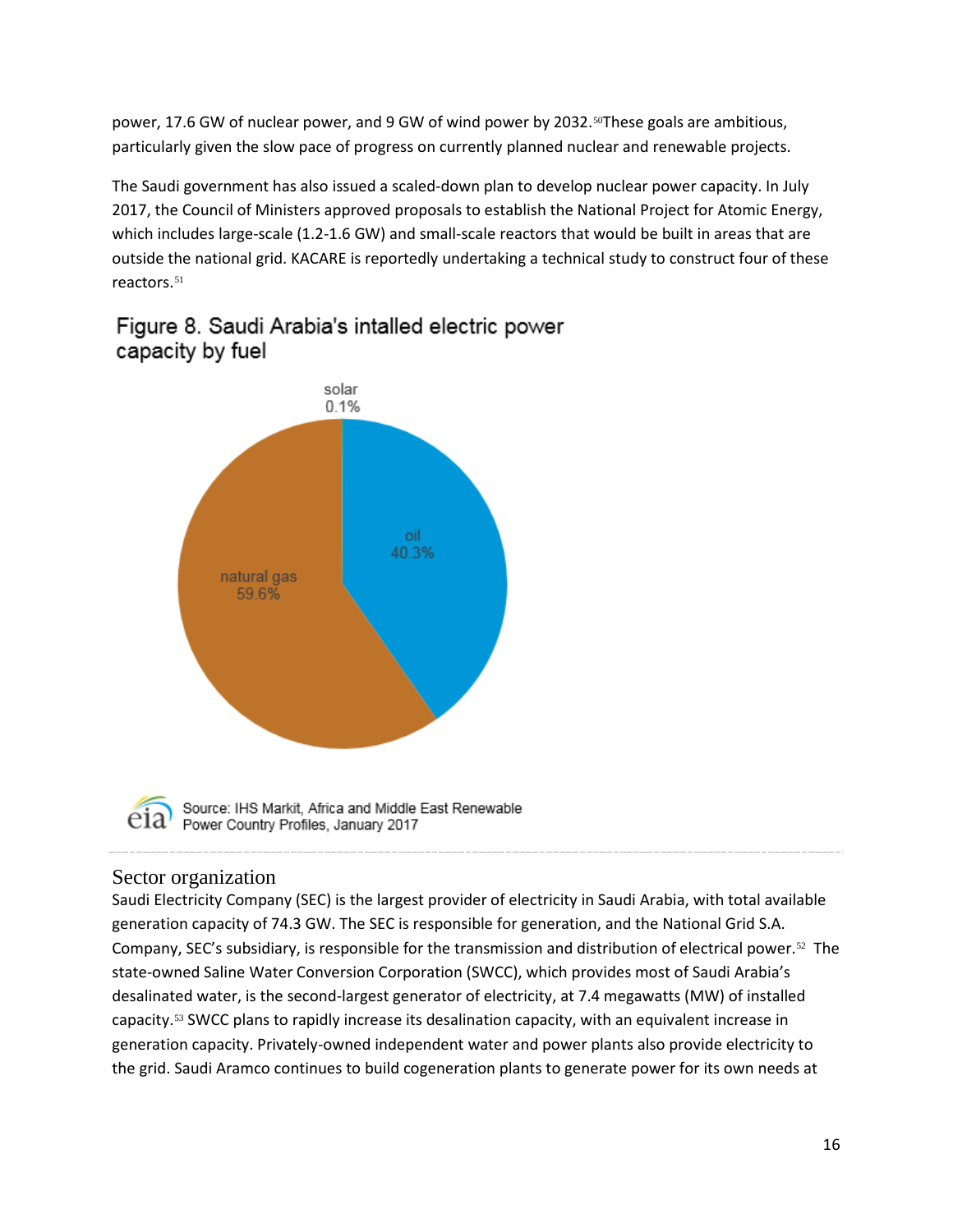various oil facilities. During 2016, Saudi Aramco completed cogeneration projects that added 984 MW of new power capacity.[54](#page-18-50)

In 2007, Saudi Arabia began allowing private participation in the electric power sector, approving the first Independent Power Producer (IPP). The first two projects began operations in 2013: the 1,204 MW Rabigh 1 project in Mecca and the 1,729 MW Riyadh 11 project in Dharma. The Qurayyah project in the Eastern Province was completed in 2006, which added 3,927 MW of additional capacity. Several other IPP projects are expected to begin operations in the near term.[55](#page-18-51)

Physical improvements are needed to allow more companies to sell power to the grid. SEC has ongoing and planned projects that will link power plants in the eastern, western, and southern portions of the country. To meet peak demand requirements, Saudi Arabia is participating in the Gulf Cooperation Council's (GCC) efforts to link the power grids of member countries. The GCC is an alliance between six Persian Gulf states: Bahrain, Kuwait, Oman, Qatar, Saudi Arabia, and the United Arab Emirates. The alliance seeks to build closer ties with the member countries, including the construction of electric power interconnections. The GCC Interconnection Authority is owned by the six member countries. The GCC member states' grid interconnection was completed in 2011. In 2016, 1.32 million MWh of electric power was traded between five of the six member states.<sup>[56](#page-18-52)</sup>

### **Notes**

- Data presented in the text are the most recent available as of October 19, 2017.
- Data are EIA estimates unless otherwise noted.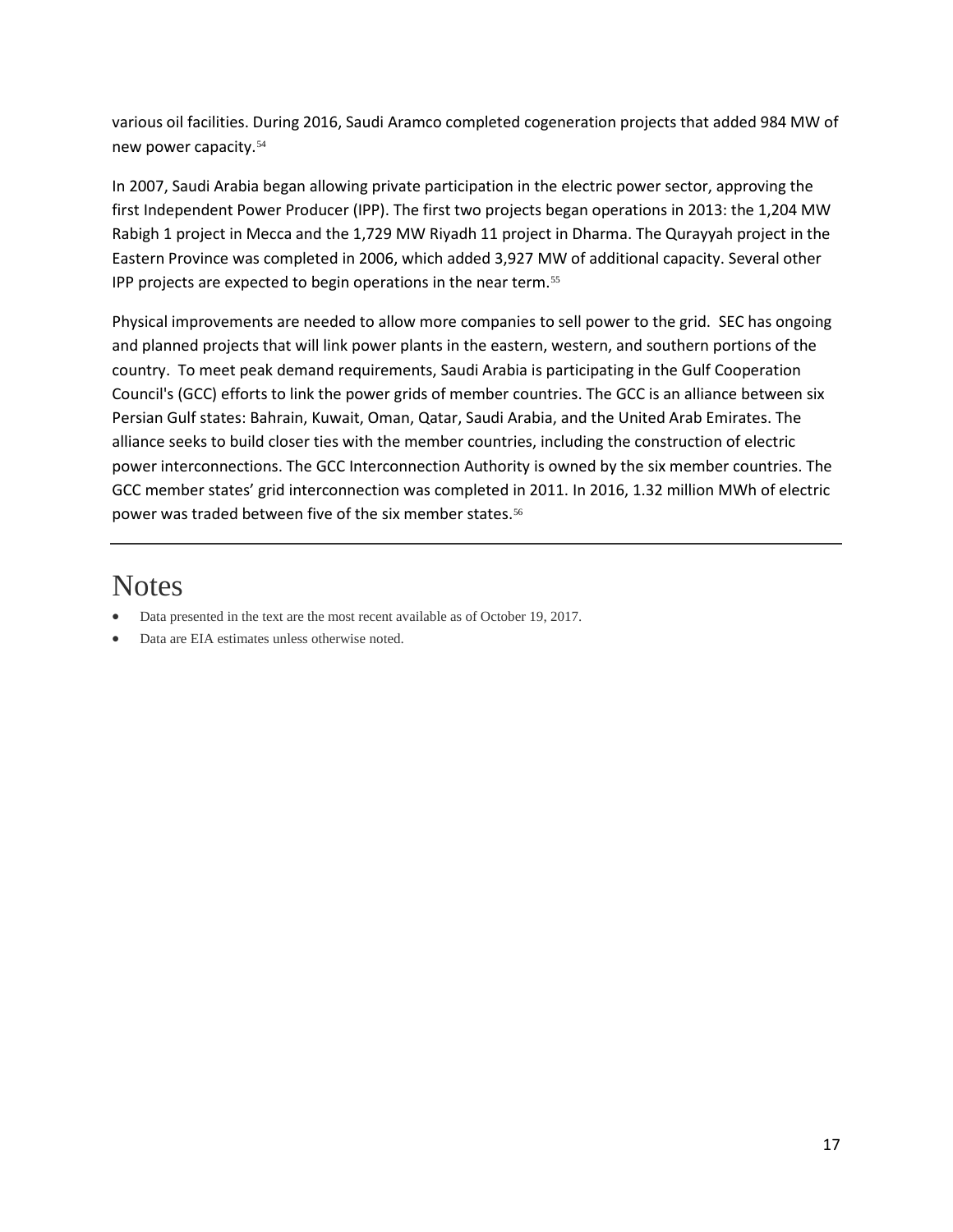### Endnotes

l

<span id="page-17-1"></span><sup>2</sup> OPEC Annual Statistical Bulletin 2017, Tables 2.4 and 2.5, p. 19-20 (accessed August 2017), [http://www.opec.org/opec\\_web/static\\_files\\_project/media/downloads/publications/ASB2017\\_13062017.pdf](http://www.opec.org/opec_web/static_files_project/media/downloads/publications/ASB2017_13062017.pdf) <sup>3</sup> International Monetary Fund, *2017 Article IV Consultation with Saudi Arabia*, July 21, 2017

<span id="page-17-2"></span>[https://www.imf.org/en/News/Articles/2017/07/21/pr17292-imf-executive-board-concludes-2017-article-iv](https://www.imf.org/en/News/Articles/2017/07/21/pr17292-imf-executive-board-concludes-2017-article-iv-consultation-with-saudi-arabia)[consultation-with-saudi-arabia](https://www.imf.org/en/News/Articles/2017/07/21/pr17292-imf-executive-board-concludes-2017-article-iv-consultation-with-saudi-arabia) (accessed September 2017).

- <sup>11</sup> Internal estimate from U.S. Energy Information Administration.
- <sup>12</sup> Saudi Aramco, Annual Review 2016, July 6, 2017 (accessed August 2017).
- <sup>13</sup> Energy Intelligence, "Aramco Advances Megaprojects Ahead of IPO" (April 27, 2017).
- <sup>14</sup> Facts Global Energy, "Middle East Oil Databook" (April 2017).
- <sup>15</sup> Chevron Corporation, [https://www.chevron.com/worldwide/kuwait,](https://www.chevron.com/worldwide/kuwait) (accessed August 2017).
- <sup>16</sup> Saudi Aramco, Annual Review 2016, July 6, 2017 (accessed August 2017).

- <sup>18</sup> *Oil & Gas Journal*, "Worldwide Refining Capacity Detail" (January 1, 2017).
- <sup>19</sup> Saudi Aramco, Annual Review 2016, July 6, 2017 (accessed August 2017), p.26
- <sup>20</sup> Saudi Aramco, Ports and Terminals Booklet (accessed September 2017),

<http://www.saudiaramco.com/en/home/news-media/publications/books/ports-and-terminals.html>

- <sup>21</sup> U.S. Energy Information Administration estimate.
- <sup>22</sup> Energy Intelligence, World Crude Oil Data 2017 (Saudi Arabia).
- <sup>23</sup> U.S. Energy Information Administration, derived from information published in Saudi Aramco's Ports and Terminals Booklet, Ju'aymah Crude Terminal section p.18 (accessed September 2017).
- <sup>24</sup> Energy Intelligence, World Crude Oil Data 2017 (Saudi Arabia).
- <sup>25</sup> U.S. Energy Information Administration, derived from information published in Saudi Aramco's Ports and Terminals Booklet, Ju'aymah Crude Terminal section p.18 (accessed September 2017).
- <sup>26</sup> Arab Oil and Gas Directory, "Saudi Arabia," (2014), p. 425
- <sup>27</sup> Energy Intelligence, World Crude Oil Data 2017 (Saudi Arabia).

<sup>28</sup> Reuters, "Saudi Aramco to boost oil loading capacity with reopened terminal," May 1, 2017 (accessed September 2017).

<sup>29</sup> U.S. Energy Information Administration estimates based on Lloyd's List Intelligence tanker tracking data.

- <sup>30</sup> U.S. Energy Information Administration estimate.
- <sup>31</sup> U.S. Energy Information Administration estimate.
- <sup>32</sup> Middle East Economic Survey, "Iraq hopes for IPSA access with Saudi opening," (Volume 60, Issue 35), September 1, 2017.

33 Reuters, "Bahrain, Saudi Arabia sign contracts worth \$300 mln for new oil pipeline," September 17, 2015 (accessed September 2017).

<sup>34</sup> Middle East Economic Survey, "Saudi Arabia looks east" (November 21, 2014).

<sup>35</sup> Badri company website[, http://www.bahri.sa/About/About-Bahri.aspx](http://www.bahri.sa/About/About-Bahri.aspx) (accessed September 2017).

<span id="page-17-0"></span> $1$  U.S. Energy Information Administration estimates.

<sup>4</sup> Middle East Economic Survey, "Saudis Slash Subsidies as Oil Revenue Collapses" Volume 59, Issue 1, (January 8, 2016).

<sup>5</sup> Reuters, "Energy Subsidies Will Test Saudi's Pain Threshold" (October 29, 2015) and Joint Oil Data Initiative (JODI) data.

<sup>&</sup>lt;sup>6</sup> *Oil & Gas Journal, "Worldwide look at reserves and production" (January 1, 2017).* 7 *Prab Oil and Gas Directory, "Saudi Arabia" (2014), page 392.* 

<sup>8</sup> Internal estimate from U.S. Energy Information Administration.

<sup>9</sup> IHS Markit, Upstream Companies and Transactions, Safaniyah, July 19, 2017 (accessed August 2017).

<sup>&</sup>lt;sup>10</sup> BP Statistical Review of World Energy 2017 (accessed August 2017).

<sup>17</sup> Saudi Aramco[, http://www.saudiaramco.com/en/home/our-business/upstream/oil-production.html](http://www.saudiaramco.com/en/home/our-business/upstream/oil-production.html) (accessed August 2017).